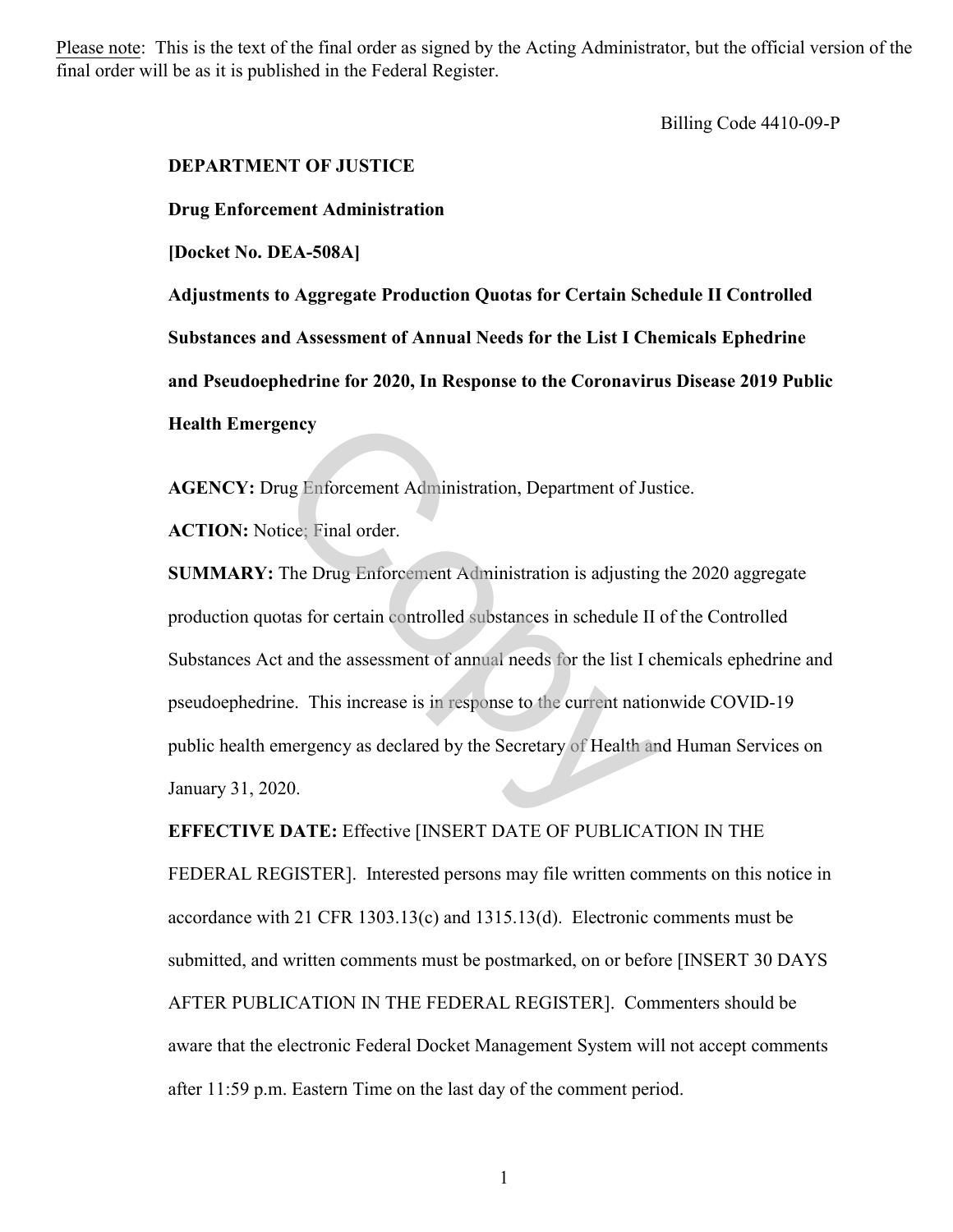**ADDRESSES:** To ensure proper handling of comments, please reference "Docket No. DEA-508A" on all correspondence, including any attachments. The Drug Enforcement Administration encourages that all comments be submitted electronically through the Federal eRulemaking Portal which provides the ability to type short comments directly into the comment field on the Web page or attach a file for lengthier comments. Please go to *http://www.regulations.gov* and follow the online instructions at that site for submitting comments. Upon completion of your submission you will receive a Comment Tracking Number for your comment. Please be aware that submitted comments are not instantaneously available for public view on *Regulations.gov*. If you have received a Comment Tracking Number, your comment has been successfully submitted and there is no need to resubmit the same comment. Paper comments that duplicate electronic submissions are not necessary and are discouraged. Should you wish to mail a paper comment *in lieu* of an electronic comment, it should be sent via regular or express mail to: Drug Enforcement Administration, Attention: DEA Federal Register Representative/DPW, 8701 Morrissette Drive, Springfield, Virginia 22152. mments. Upon completion of your submission you v<br>ther for your comment. Please be aware that submit<br>ly available for public view on *Regulations.gov*. If y<br>cking Number, your comment has been successfully<br>ubmit the same co

**FOR FURTHER INFORMATION CONTACT:** Scott A. Brinks, Regulatory Drafting and Policy Support Section, Diversion Control Division, Drug Enforcement Administration, 8701 Morrissette Drive, Springfield, VA 22152, Telephone: (571) 362– 3261.

#### **SUPPLEMENTARY INFORMATION:**

#### **Legal Authority and Background**

Section 306 of the Controlled Substances Act (CSA) (21 U.S.C. 826) requires the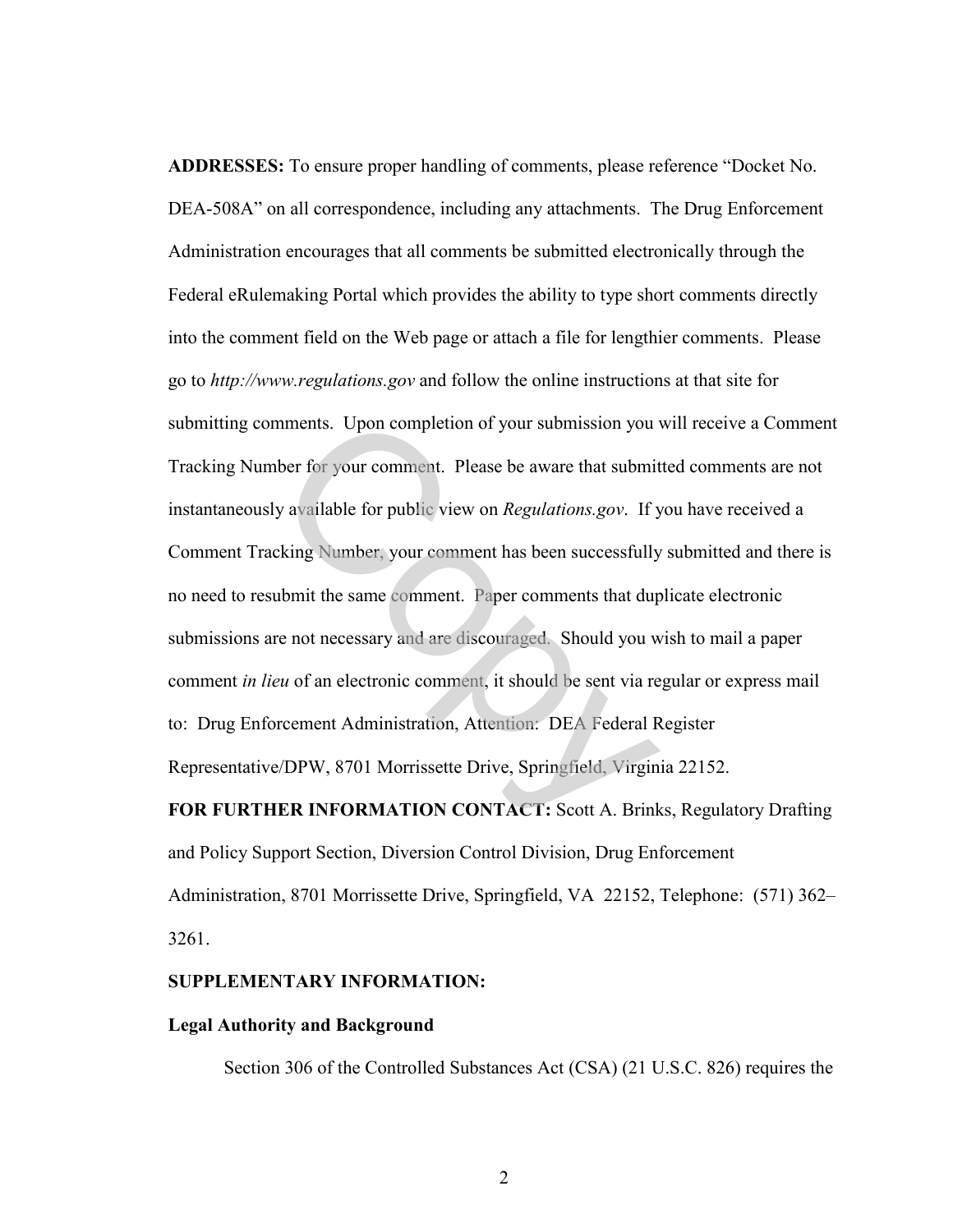Attorney General to establish aggregate production quotas for each basic class of controlled substance listed in schedule I and II and for the list I chemicals ephedrine, pseudoephedrine, and phenylpropanolamine. The Attorney General has delegated this function to the Administrator of the Drug Enforcement Administration (DEA) pursuant to 28 CFR 0.100.

DEA established the 2020 aggregate production quotas and assessment of annual needs on December 2, 2019, (84 FR 66014) to represent those quantities of schedule I and II controlled substances and the list I chemicals ephedrine, pseudoephedrine, and phenylpropanolamine that may be manufactured in the United States to provide for the estimated medical, scientific, research, and industrial needs of the United States, for lawful export requirements, and for the establishment and maintenance of reserve stocks. These quotas include imports of ephedrine, pseudoephedrine, and phenylpropanolamine, but do not include imports of controlled substances for use in industrial processes. The order stipulated that all aggregate production quotas and assessments of annual needs are subject to adjustment, in accordance with 21 CFR 1303.13 and 1315.13. led substances and the list I chemicals ephedrine, pseudamine that may be manufactured in the United Sta<br>lical, scientific, research, and industrial needs of the<br>requirements, and for the establishment and mainter<br>include

### **Public Health Emergency**

Coronavirus disease 2019 (COVID-19) is a respiratory illness that can spread from person to person which can result in multi-organ failures, pneumonia, or death.<sup>1</sup> COVID-19 has rapidly spread through numerous countries, including the United States. COVID-19 poses a serious public health risk and all 50 states have reported cases of COVID-19.<sup>2</sup> On January 31, 2020, the Secretary of Health and Human Services

<sup>1</sup> <https://www.cdc.gov/coronavirus/2019-ncov/downloads/2019-ncov-factsheet.pdf>

<sup>2</sup> [https://www.cdc.gov/coronavirus/2019-ncov/cases-](https://www.cdc.gov/coronavirus/2019-ncov/cases-updates/summary.html?CDC_AA_refVal=https%3A%2F%2Fwww.cdc.gov%2Fcoronavirus%2F2019-ncov%2Fsummary.html)

[updates/summary.html?CDC\\_AA\\_refVal=https%3A%2F%2Fwww.cdc.gov%2Fcoronavirus%2F2019](https://www.cdc.gov/coronavirus/2019-ncov/cases-updates/summary.html?CDC_AA_refVal=https%3A%2F%2Fwww.cdc.gov%2Fcoronavirus%2F2019-ncov%2Fsummary.html) [ncov%2Fsummary.html](https://www.cdc.gov/coronavirus/2019-ncov/cases-updates/summary.html?CDC_AA_refVal=https%3A%2F%2Fwww.cdc.gov%2Fcoronavirus%2F2019-ncov%2Fsummary.html)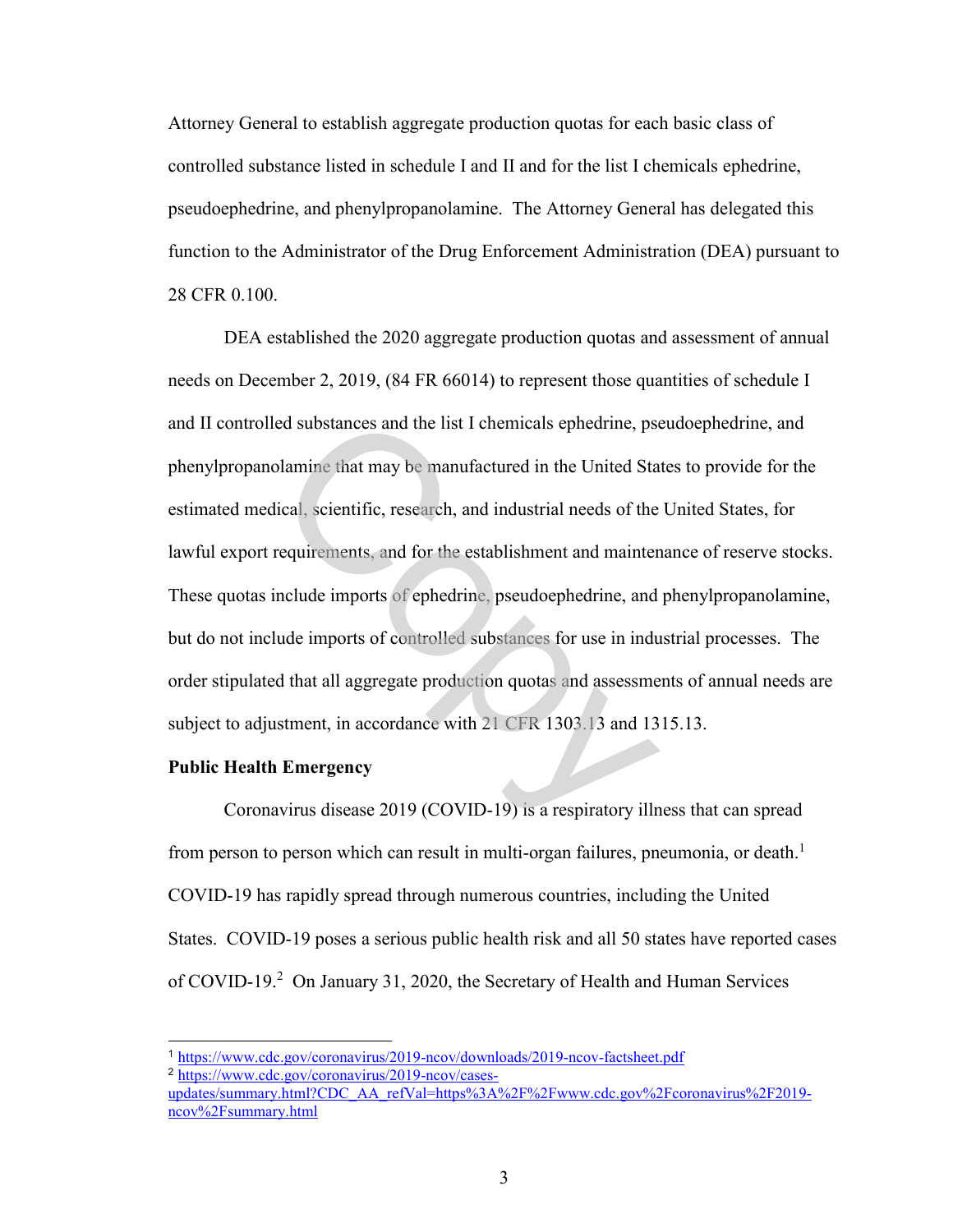(HHS) declared a public health emergency. DEA is closely collaborating with HHS to ensure an adequate and uninterrupted supply of controlled substances in order to meet the estimated medical, scientific, research, and industrial needs of the United States, for lawful export requirements, and for the establishment and maintenance of reserve stocks. **Analysis for the Proposed Adjustments to the 2020 Aggregate Production Quotas and Assessment of Annual Needs**

DEA is adjusting the established 2020 aggregate production quotas and assessment of annual needs for selected schedule II controlled substances and list I chemicals, to be manufactured in the United States to provide for the estimated needs of the United States. These adjustments are necessary to ensure that the United States has an adequate and uninterrupted supply of these substances as the country moves through this public health emergency. Although the existing 2020 quota level is sufficient to meet current needs, DEA is acting proactively to ensure that — should the public health emergency become more acute - there is sufficient quota for these important drugs. *Factors for Determining the Proposed Adjustments*  annual needs for selected schedule II controlled sub<br>be manufactured in the United States to provide for the<br>tes. These adjustments are necessary to ensure that<br>and uninterrupted supply of these substances as the coulth e

In determining these adjustments, the Acting Administrator has taken into account the criteria in accordance with 21 CFR 1303.13 (adjustment of aggregate production quotas for controlled substances). The Acting Administrator is authorized to increase or reduce the aggregate production quota at any time. 21 CFR 1303.13(a). DEA regulations state that there are five factors that shall be considered in determining to adjust the aggregate production quota. 21 CFR 1303.13(b). Accordingly, the Acting Administrator has taken into account the following factors when determining to make the adjustments described below for 2020: (1) changes in the demand for that class, changes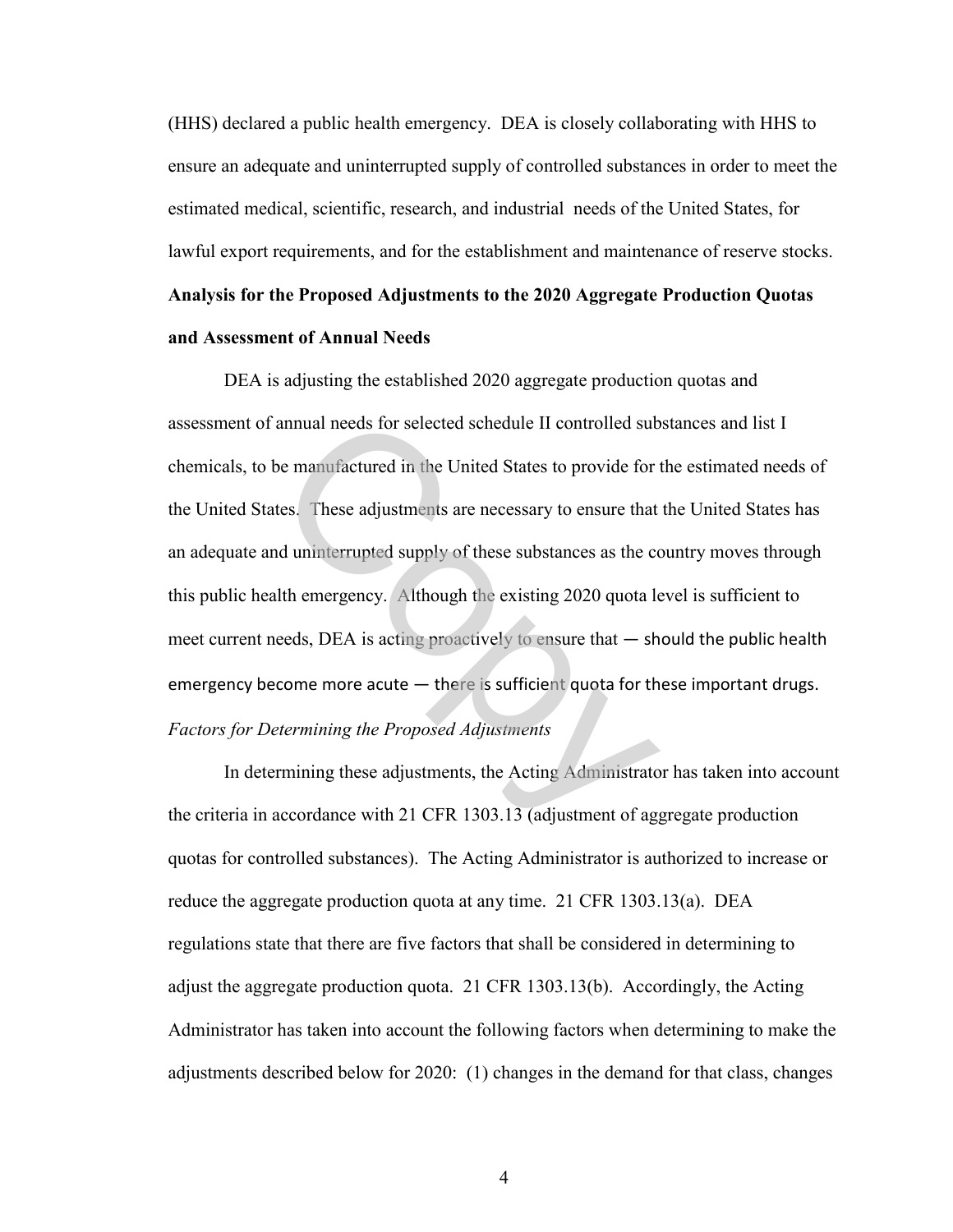in the national rate of net disposal of the class, changes in the rate of net disposal of the class by registrants holding individual manufacturing quotas for that class, and changes in the extent of any diversion in the class; (2) whether any increased demand for that class, the national and/or individual rates of net disposal of that class are temporary, short term, or long term; (3) whether any increased demand for that class can be met through existing inventories, increased individual manufacturing quotas, or increased importation, without increasing the aggregate production quota, taking into account production delays and the probability that other individual manufacturing quotas may be suspended pursuant to 21 CFR 1303.24(b); (4) whether any decreased demand for that class will result in excessive inventory accumulation by all persons registered to handle that class (including manufacturers, distributors, practitioners, importers, and exporters), notwithstanding the possibility that individual manufacturing quotas may be suspended pursuant to 21 CFR 1303.24(b) or abandoned pursuant to 21 CFR 1303.27; and (5) other factors affecting medical, scientific, research, and industrial needs in the United States and lawful export requirements, as the Acting Administrator finds relevant, including changes in the currently accepted medical use in treatment with the class or the substances which are manufactured from it, the economic and physical availability of raw materials for use in manufacturing and for inventory purposes, yield and stability problems, potential disruptions to production (including possible labor strikes), and recent unforeseen emergencies such as floods and fires. 21 CFR 1303.13(b). The Acting Administrator has taken into consideration, in particular, the unforeseen emergency posed by COVID-19 and the effect the emergency is having on the need for certain controlled substances, particularly for patients who are on ventilators. at other individual manufacturing quotas may be sus<br>(b); (4) whether any decreased demand for that class<br>umulation by all persons registered to handle that class<br>i, distributors, practitioners, importers, and exporters<br>t i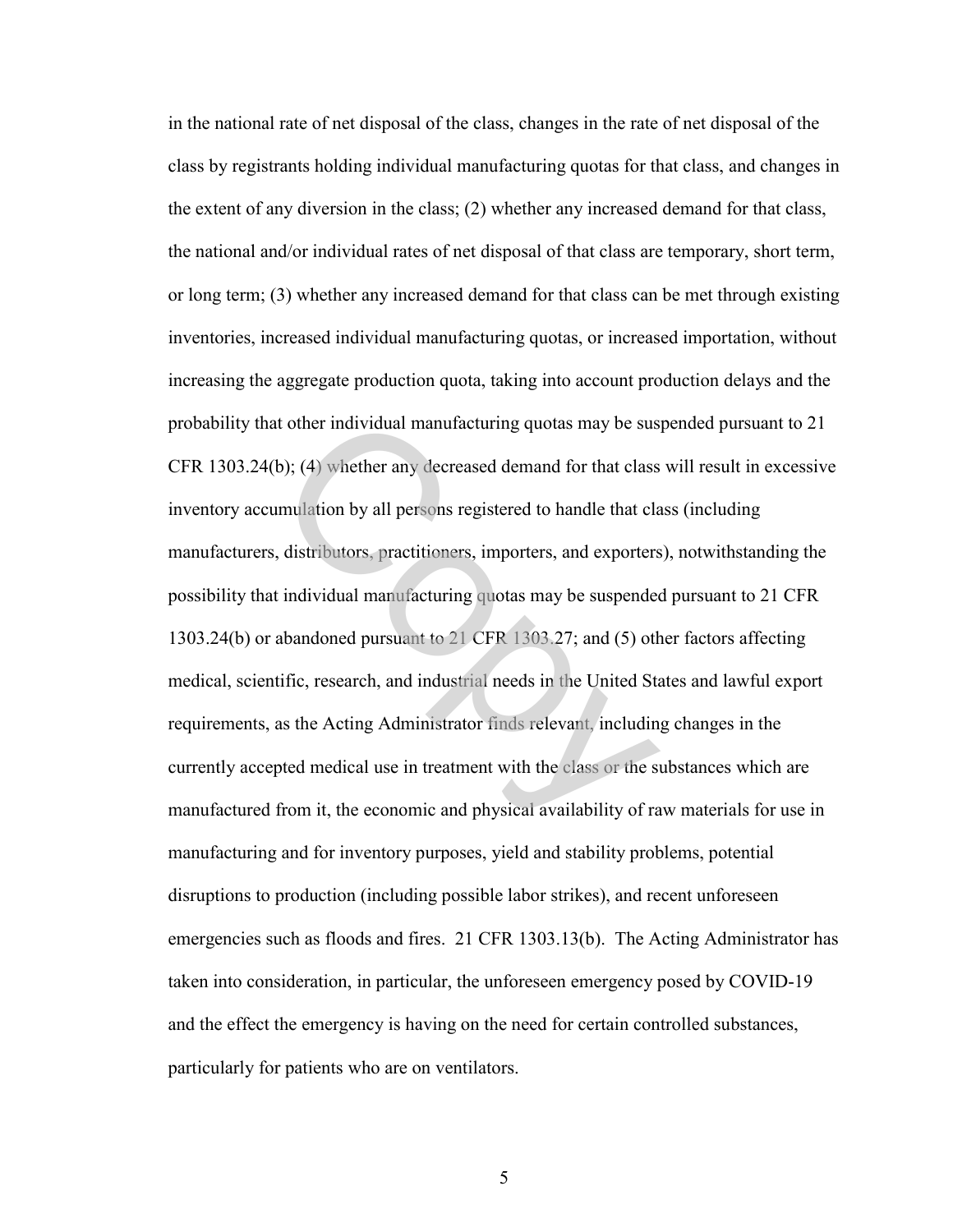*Considerations Based Upon the Substance Use-Disorder Prevention that Promotes Opioid Recovery and Treatment for Patients and Communities Act* 

Pursuant to 21 U.S.C. 826(a)(1), "production quotas shall be established in terms of quantities of each basic class of controlled substance and not in terms of individual pharmaceutical dosage forms prepared from or containing such a controlled substance." However, the Substance Use-Disorder Prevention that Promotes Opioid Recovery Treatment for Patients and Communities Act of 2018 (SUPPORT Act), (Pub. L. 115- 271), provides an exception to that general rule by now giving DEA the authority to establish quotas in terms of pharmaceutical dosage forms if the agency determines that doing so will assist in avoiding the overproduction, shortages, or diversion of a controlled substance.

In addition to the factors listed above, DEA must estimate the amount of diversion of any substance that is considered a "covered controlled substance," as defined by the SUPPORT Act. 21 USC 826(i)(1)(A). The SUPPORT Act lists fentanyl, oxycodone, hydrocodone, oxymorphone, and hydromorphone as the "covered controlled substances." Through the SUPPORT Act, DEA is also required to "make appropriate quota reductions, as determined by the [Administrator], $3$  from the quota the [Administrator] would have otherwise established had such diversion not been considered." 21 U.S.C. 826(i)(1). When estimating diversion, the "[Administrator] (i) shall consider information the [Administrator], in consultation with the Secretary of [HHS], determines reliable on rates of overdose deaths and abuse and overall public health impact related to the covered s an exception to that general rule by now giving DE<br>as in terms of pharmaceutical dosage forms if the ag<br>assist in avoiding the overproduction, shortages, or c<br>ition to the factors listed above, DEA must estimate<br>ce that

l

<sup>&</sup>lt;sup>3</sup> All functions vested in the Attorney General by the CSA have been delegated to the Administrator of DEA. 28 CFR 0.100(b).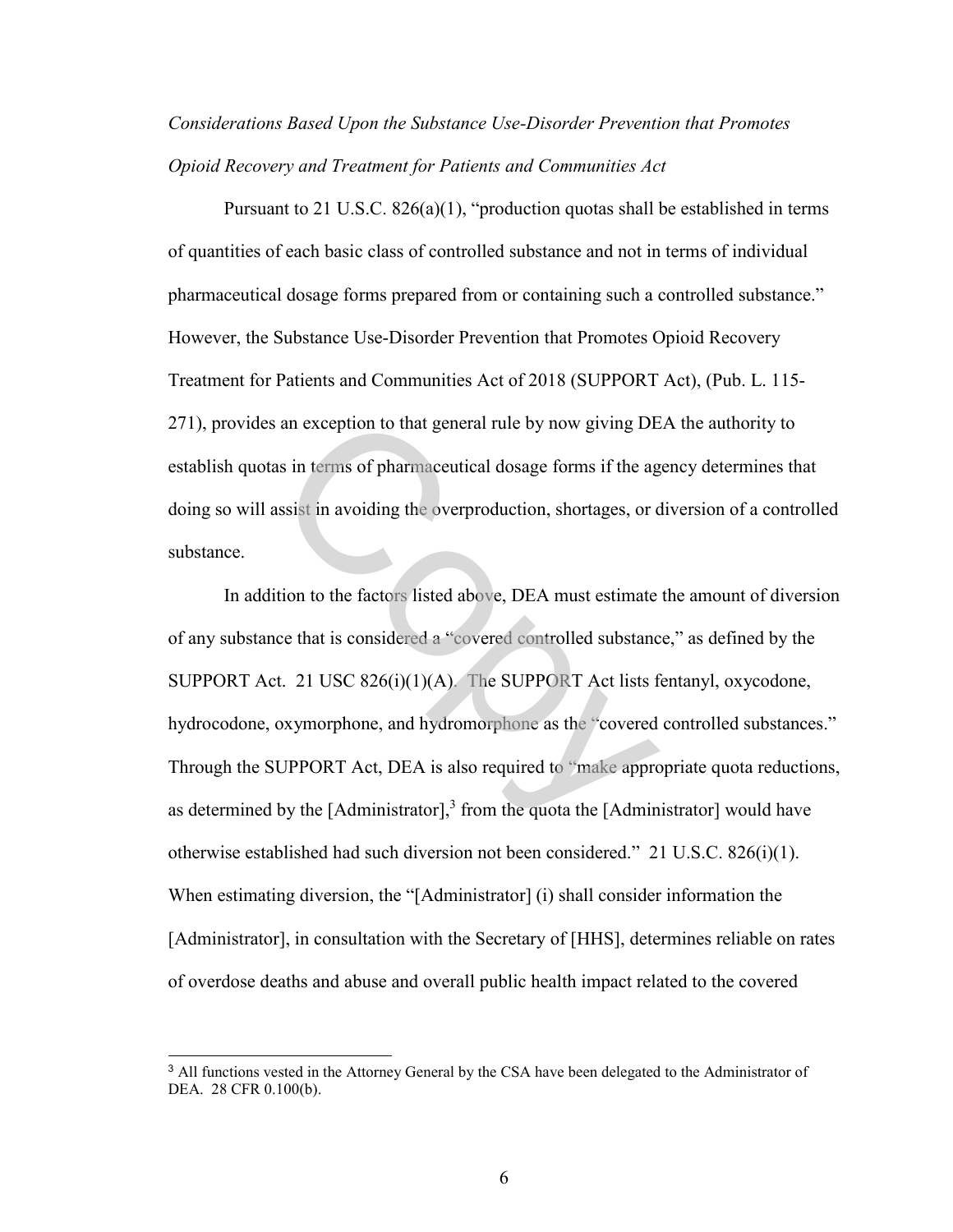controlled substance in the United States; and (ii) may take into consideration whatever other sources of information the [Administrator] determines reliable."<sup>4</sup> *Id. Information Considered to Satisfy the Factors for Determining the Adjustments* 

For the factors listed in 21 CFR 1303.13(b)(1) and (2), DEA consulted with HHS and determined that the utilization rates for selected medications required to implement the treatment regimens for ventilator patients stricken with the COVID-19 virus have substantially increased compared to the previously estimated annual consumption rates. There is a substantial range in the number of patients that will require ventilation treatment due to COVID-19, as the United States is still in the early stages of modeling best-case/worst-case scenarios for infection and hospitalization rates. Although DEA has considered this crisis to be a short-term increase in rate of disposal, the unknown factor is the estimated number of patients requiring a ventilator regimen in addition to the patients with other medical conditions that already require ventilator assistance. stantial range in the number of patients that will require<br>to COVID-19, as the United States is still in the early<br>st-case scenarios for infection and hospitalization rat<br>s crisis to be a short-term increase in rate of dis

For the factors listed in 21 CFR 1303.13(b)(3) and (4), DEA has already waived the requirement for manufacturers to suspend their manufacturing capacity pursuant to 1303.24(b) and cannot foresee any decrease in demand for the selected classes of controlled substances as currently modeled by HHS. DEA has considered the current requirements for social distancing that have been implemented by manufacturers which may lead to increases in production delays. DEA will monitor the individual manufacturing and procurement quotas granted in an effort to prevent excessive inventory accumulation by all persons registered to handle the classes. By monitoring

<sup>4</sup> DEA intends to finalize amendments to the Agency's regulations that will implement the amendments to the CSA made by the SUPPORT Act. Although these amendments to the regulations have not yet been issued, the statutory requirements stated above became effective upon enactment of the SUPPORT Act, and DEA is therefore obligated to adhere to them in issuing these adjusted aggregate production quotas.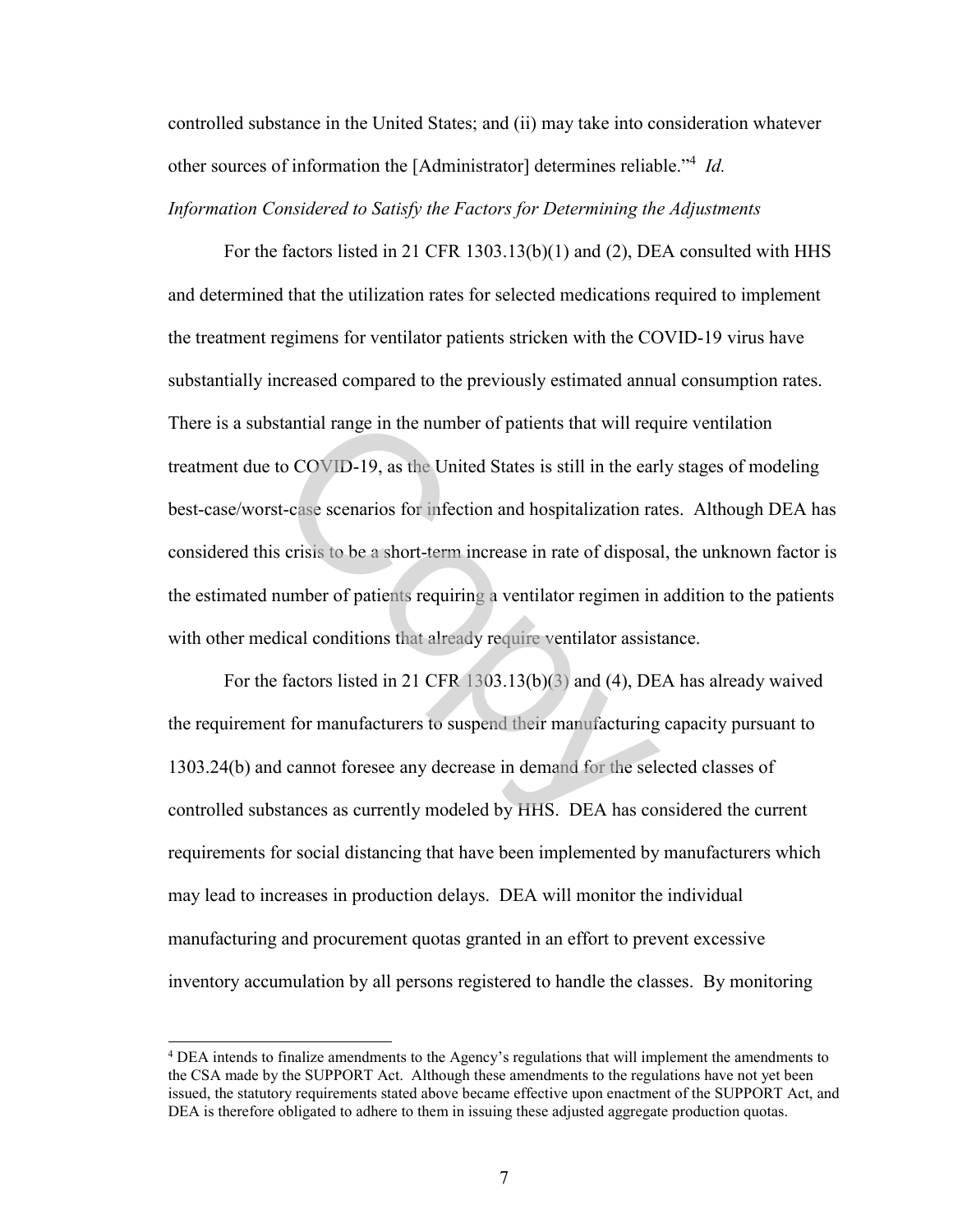individual manufacturing and procurement quotas, DEA will insure that the increase in APQ will be utilized primarily for the manufacturing of medications identified by the FDA as involved in the sedation, intubation, and pain relief of patients being treated for COVID-19. With respect to factor 21 CFR 1303.13(b)(5), the Acting Administrator has determined that the COVID-19 pandemic constitutes an unforeseen emergency supporting the increase in the aggregate production quotas and assessments of annual needs for the substances set forth below.

*Setting APQ in terms of Pharmaceutical Dosage Form and the Estimation of Diversion as Established by the SUPPORT Act*

While DEA is now allowed to issue quotas in terms of pharmaceutical dosage form, it is not required to do so. DEA will not be utilizing this authority at the aggregate production quota level, but will be doing so at the individual dosage-form manufacturing level where it will have a greater impact on averting potential shortages. Because quotas set at the individual dosage-form manufacturing level are more directly connected to distributions of current and new FDA-approved drug products, they allow DEA to manage manufacturing quotas to alleviate any potential shortage in a more timely manner than with quotas set at the aggregate production quota level. This is also true because the aggregate production quota is initially established prior to the start of the quota calendar year. In terms of Pharmaceutical Dosage Form and the Es<br>
I by the SUPPORT Act<br>
DEA is now allowed to issue quotas in terms of pha<br>
required to do so. DEA will not be utilizing this aut<br>
ota level, but will be doing so at the ind

To estimate diversion as is required by the SUPPORT Act, DEA aggregated the active pharmaceutical ingredient (API) of each covered controlled substance by metric weight where the data was available in internal databases. Based on the individual entries into the aforementioned databases, DEA calculated the estimated amount of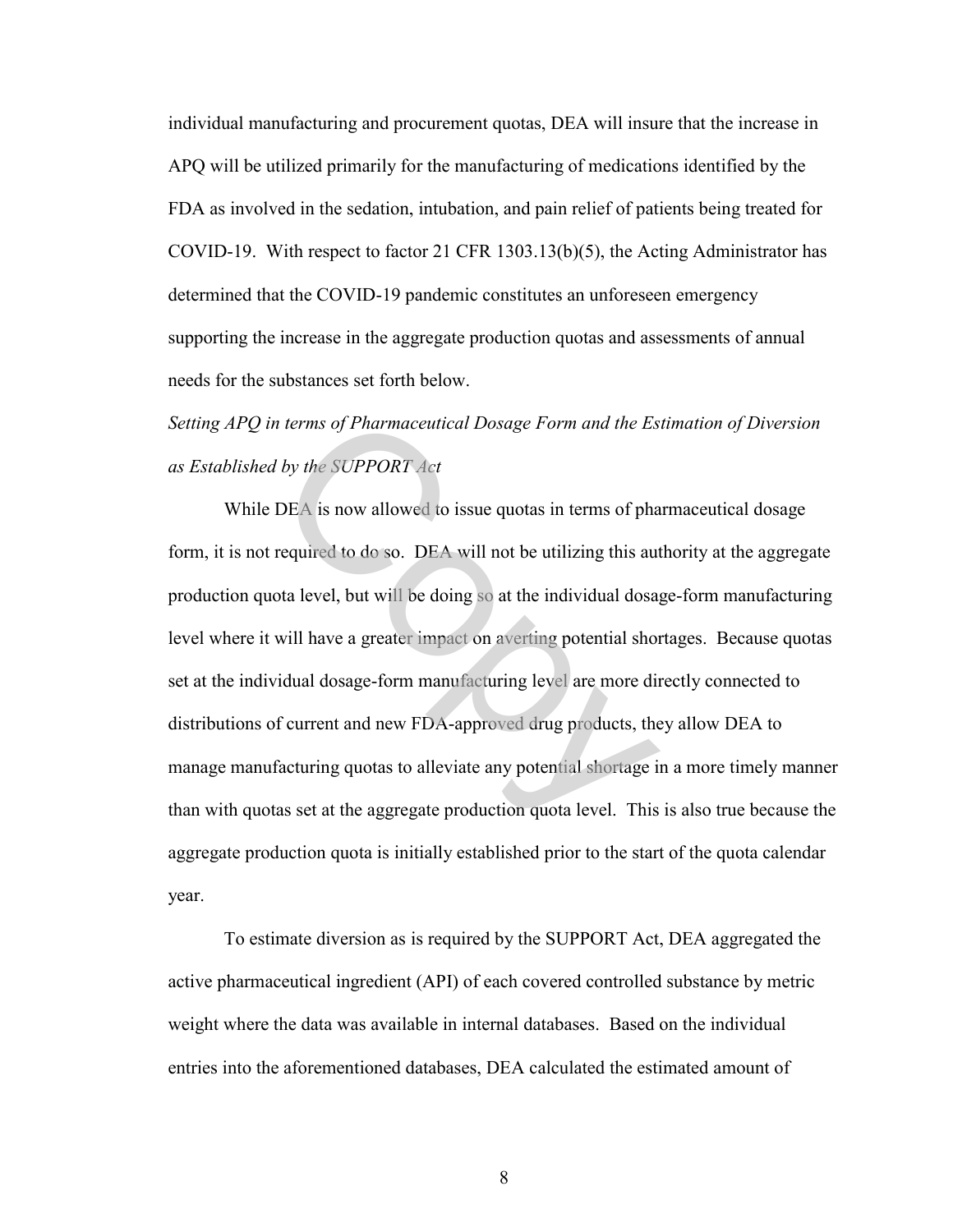diversion by multiplying the strength of the API listed for each finished dosage form by the total amount of units reported to estimate the metric weight in kilograms of the controlled substance being diverted. The estimate of diversion for each of the covered controlled substances is reported below.

| Diversion Estimates for 2019 (kg) |       |  |
|-----------------------------------|-------|--|
| Fentanyl                          | .090  |  |
| Hydromorphone                     | 1.288 |  |
| Oxymorphone                       |       |  |

### **Additional Legal Considerations**

 The procedures by which DEA adjusts aggregate production quotas are set forth in the DEA regulations. As stated in 21 CFR 1303.13, the Acting Administrator, upon determining that an adjustment of the aggregate production quota of any basic class of controlled substance is necessary, shall publish in the Federal Register general notice of an adjustment in the aggregate production quota for that class. Any interested person may file comments or objections to these adjusted aggregate production quotas within the time specified by the Acting Administrator in this notice. egal Considerations<br>
ocedures by which DEA adjusts aggregate productic<br>
gulations. As stated in 21 CFR 1303.13, the Acting<br>
nat an adjustment of the aggregate production quota<br>
stance is necessary, shall publish in the Fed

 Section 1303.13 further provides that, "[a]fter consideration of any comments or objections . . . the Acting Administrator shall issue and publish in the Federal Register his final order determining the aggregate production quota for the basic class of controlled substance." The Acting Administrator has determined, however, that because of the nationwide public health emergency declared by the Secretary of HHS on January 31, 2020, in response to the COVID-19 public health emergency, the public interest requires that this final order be effective immediately. Accordingly, pursuant to 21 CFR 1307.03, the Acting Administrator hereby waives the provision of 21 CFR 1303.13 which requires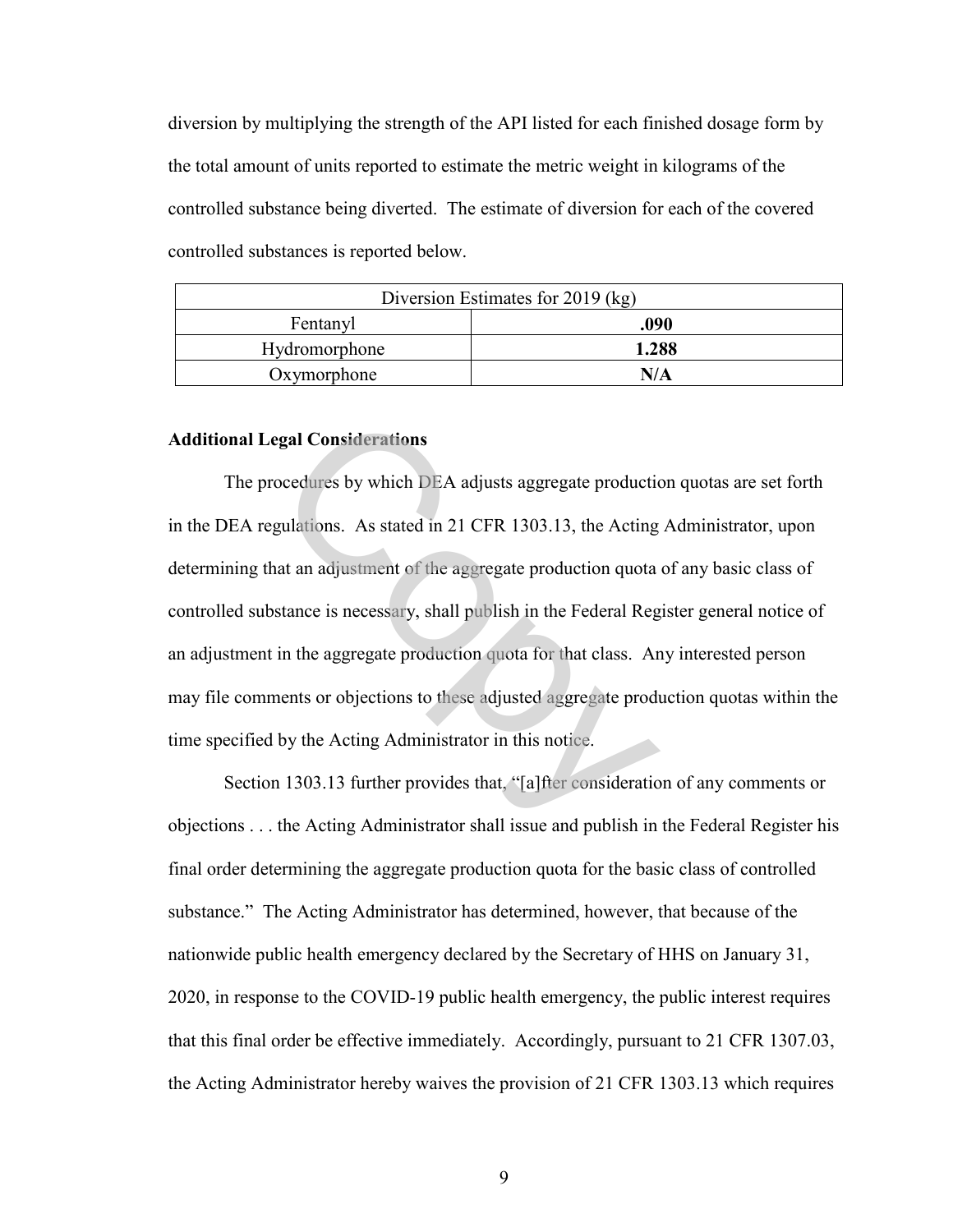consideration of any comments or objections prior to the publication of this final order. The Acting Administrator will, however, consider any comments or objections filed in response to this final order in determining whether any further adjustment to the aggregate production quota for calendar year 2020 is necessary. The Acting Administrator has made the same determination with respect to the adjustment of the assessment of annual need for ephedrine and pseudoephedrine.

# **Determination of 2020 Adjusted Aggregate Production Quotas and Assessment of Annual Needs**

In determining the adjustment of 2020 aggregate production quotas and assessment of annual needs, DEA has taken into consideration the factors set forth in 21 CFR 1303.13(b) and 21 CFR 1315.13(b), in accordance with 21 U.S.C. 826(a) and (i), and the current public health emergency due to COVID-19. Based on all of the above, the Acting Administrator is adjusting the 2020 aggregate production quotas for 4- Anilino-N-Phenethyl-4-Piperidine (ANPP), Codeine (for sale), Fentanyl, Hydromorphone, Methadone (for sale), Methadone Intermediate, Morphine (for sale), Noroxymorphone (for conversion), Oripavine, and Oxymorphone (for conversion); as well as the 2020 annual assessment of needs for ephedrine (for sale) and pseudoephedrine (for sale). Based upon DEA's consultations with federal partners at HHS, drug manufacturers, drug distributors and hospital associations, DEA understands that products containing Fentanyl, Hydromorphone, Morphine, Codeine, Pseudoephedrine and Ephedrine, are often used to treat patients in intensive care units and those on ventilators or for individuals who may have conditions which impact their breathing. In order to produce those products, DEA must also increase the aggregate production quota eds<br>
ermining the adjustment of 2020 aggregate productic<br>
annual needs, DEA has taken into consideration the<br>
(b) and 21 CFR 1315.13(b), in accordance with 21 U<br>
tt public health emergency due to COVID-19. Based<br>
ministrat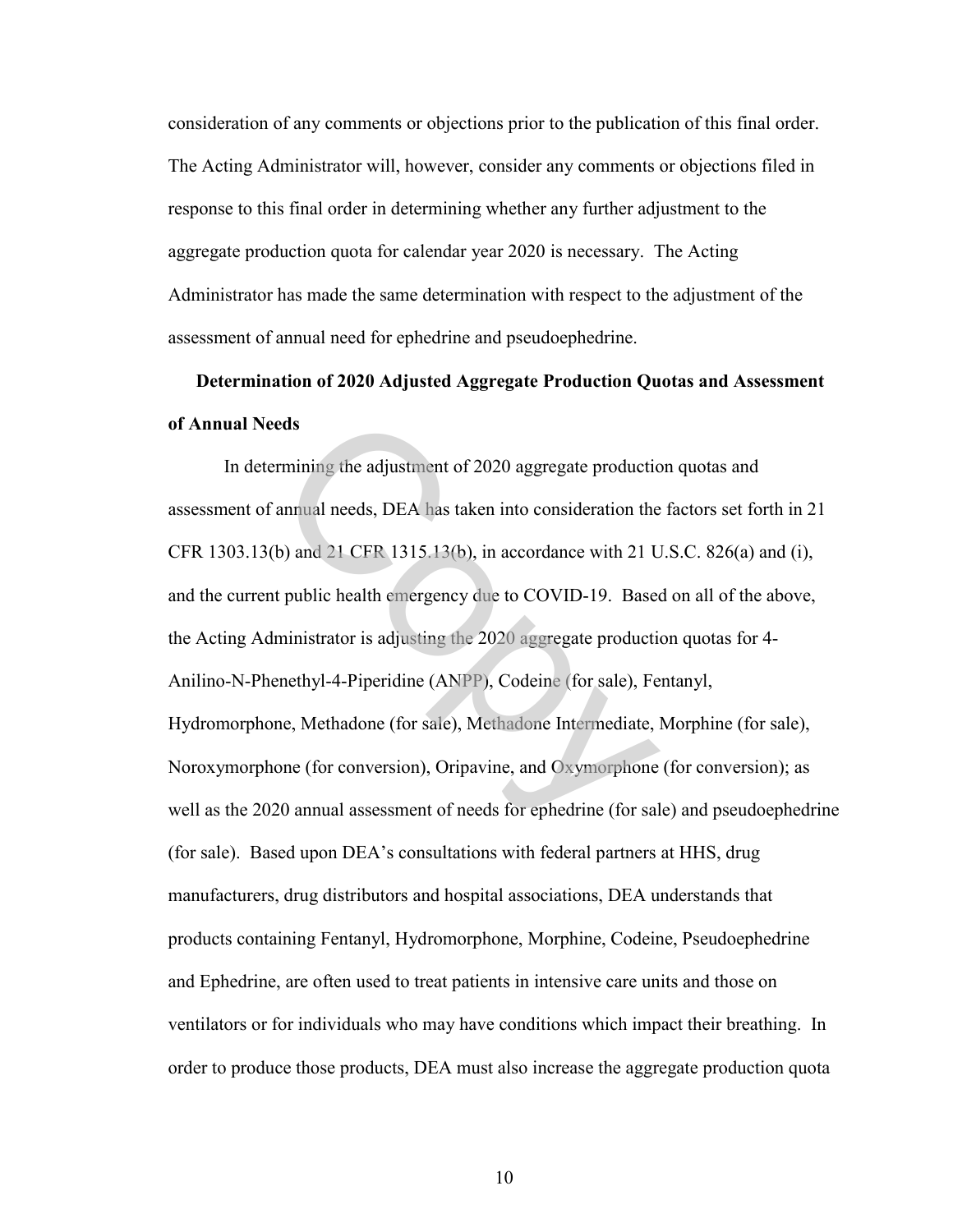for the following controlled substance intermediates: ANPP, Noroxymorphone (for conversion), Oripavine and Oxymorphone (for conversion).

The Acting Administrator hereby adjusts the 2020 aggregate production quotas for the following schedule II controlled substances and the 2020 assessment of annual needs for the list I chemicals ephedrine and pseudoephedrine, expressed in grams of anhydrous acid or base, as follows:

| <b>Controlled Substance</b>        | Current APQ $(g)$ | Adjusted APQ $(g)$ |
|------------------------------------|-------------------|--------------------|
| <b>Schedule II</b>                 |                   |                    |
| 4-Anilino-N-Phenethyl-4-           | 813,005           | 934,956            |
| Piperidine (ANPP)                  |                   |                    |
| Codeine (for sale)                 | 30,731,558        | 35, 341, 292       |
| Fentanyl                           | 813,005           | 934,956            |
| Hydromorphone                      | 3,054,479         | 3,512,651          |
| Methadone (for                     | 22,278,000        | 25,619,700         |
| sale)                              |                   |                    |
| Methadone Intermediate             | 24,064,000        | 27,673,600         |
| Morphine (for sale)                | 29,353,655        | 33,756,703         |
| Noroxymorphone (for<br>conversion) | 19,169,340        | 22,044,741         |
| Oripavine                          | 28,705,000        | 33,010,750         |
| Oxymorphone (for conversion)       | 24,525,540        | 28,204,371         |
| <b>List I Chemicals</b>            |                   |                    |
| Ephedrine (for sale)               | 4,136,000         | 4,756,400          |
| Pseudoephedrine (for sale)         | 174,246,000       | 200,382,900        |
|                                    |                   |                    |
|                                    |                   |                    |